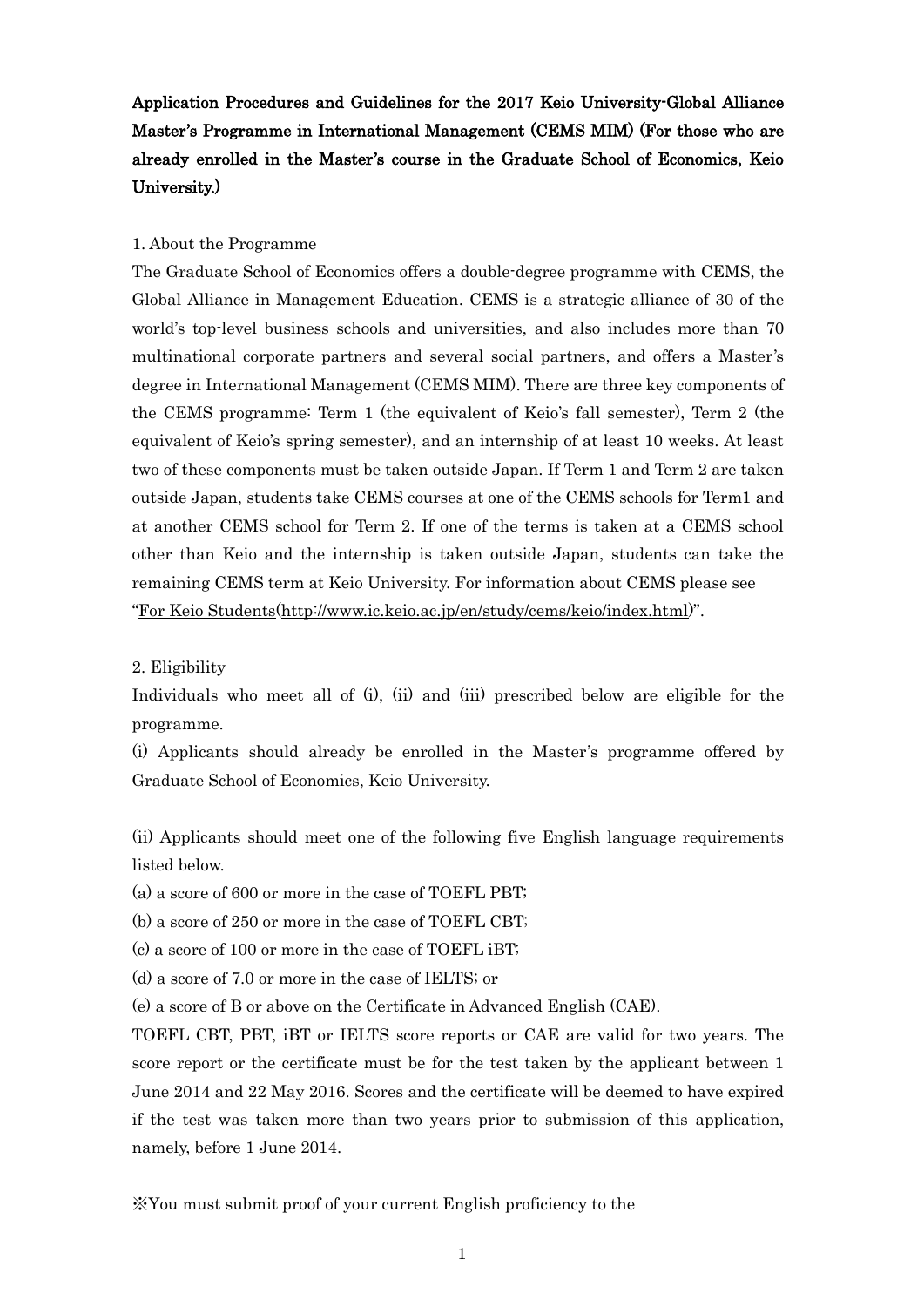Keio CEMS Office at the time of your application. However, if you are unable to meet the CEMS English requirement at the time you submit your application, but still have a strong desire to participate in the programme, make sure you consult with the Keio CEMS Office in advance as the application could be accepted in some cases on the condition that you submit proof that you meet the CEMS English requirement by the day before the Final Interview at the latest.

(iii) Applicants must have received a Bachelor's degree in management or economics or a related field; or successfully have passed the equivalent of one year full-time education at the Master's level in any of these areas.

Please note that you must also make an additional application to the Keio CEMS Office, the Office of Student Services (International Exchange Service Group) in relation to the actual CEMS course in the CEMS MIM Programme at CEMS schools and meet all the application qualifications prescribed in:

Keio CEMS MIM Programme Application Guidelines for Keio Students (http://www.ic.keio.ac.jp/en/study/cems/keio/applykeio.html).

Applicants to the CEMS MIM Programme cannot simultaneously apply for the Keio University-Sciences Po (KUSP) Double Master's Degree Programme.

### 3. Application Period

13 June 2016 to 20 June 2016.

Web registration should be made between 10 June 2016 (opening at 10:00, Japan time) to 20 June 2016 (closing at 15:00, Japan time).

### 4. Application Procedure

First, please register your application information through the web page which will be found on Keio University's Faculty of Economics web page

(http://www.econ.keio.ac.jp/en/graduate/abroad/cems) between 10 June 2016 (opening at 10:00, Japan time) and 20 June 2016 (closing at 15:00, Japan time). Then all application documents should be submitted to the Keio University, the Office of Student Services (Graduate School of Economics) between 13 June 2016 (opening at 8:45, Japan time) and 20 June 2016 (closing at 16:45, Japan time).

### 5. Application Documents

Applications must contain the following documents:

(i) Keio University-Global Alliance in Management Education (CEMS MIM) Programme Online Application Web Entry. (This must be filled in, printed out, and submitted to the Office of Student Services (Graduate School of Economics) at Keio